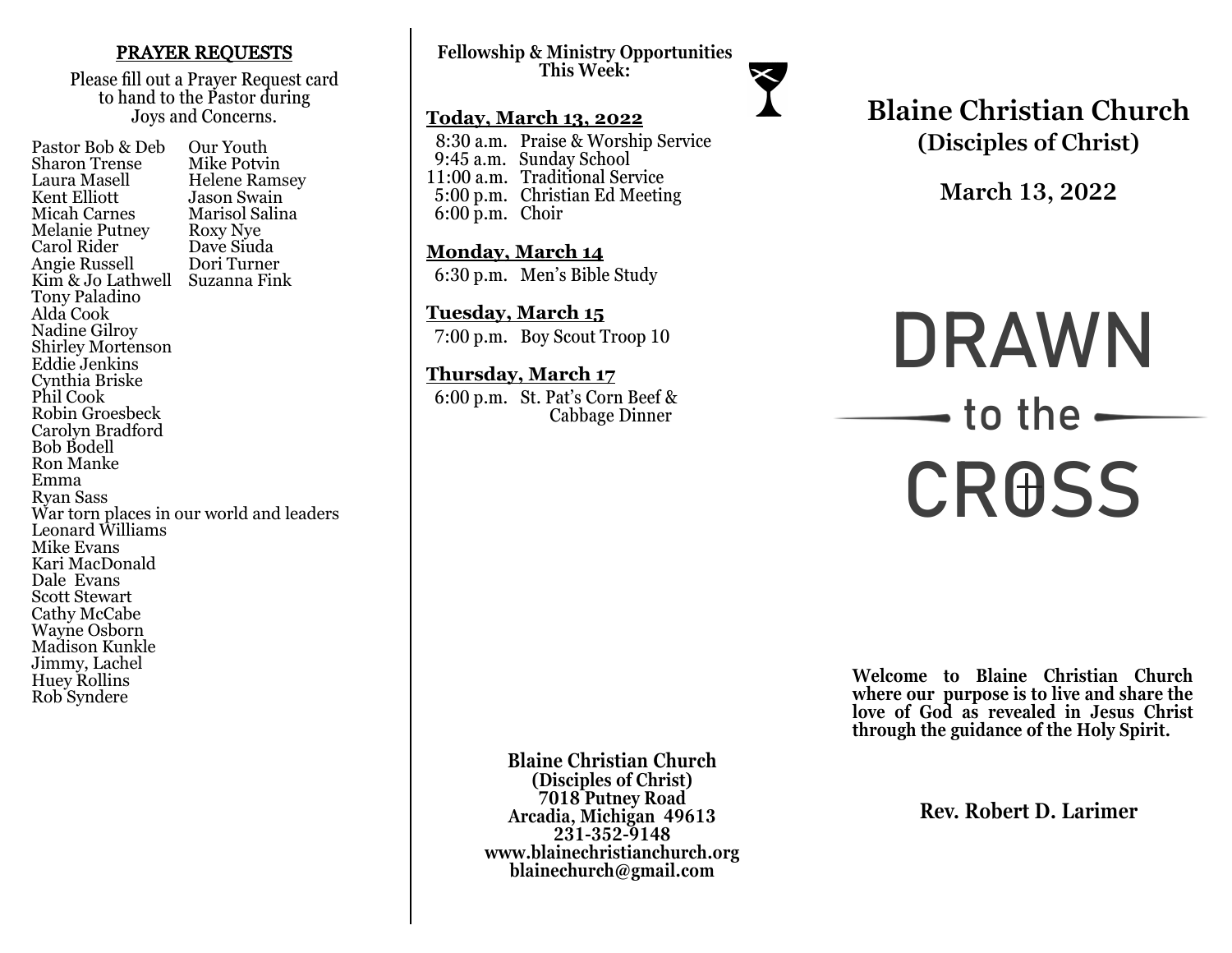# **Praise & Worship Service 8:30 a.m.**

\*Indicates all who are able, please stand.

\*Passing the Peace

\*Songs of Praise

Children's Moment

Prayer for Illumination

Scripture Readings Genesis 15:1-12, 17-18 Pg. 11<br>Luke 13:31-35 Pg. 847 Luke  $13:31-35$ 

Sermon - "God Really Does Care"

\*Song of Praise \*Invitation \*Song of Praise

Joys and Concerns Pastoral Prayer

Communion All who profess Jesus Christ as Lord and Savior are invited to partake.

\*Benediction

Elders are available on either side of the sanctuary to pray with and for you after the service.

# SERVING TODAY

Minister: Robert D. Larimer Worship Leader: Bruce Caylen Praise Team: Mike Brief, Jenny Caylen, Jacque Erdman, Doug Erdman, Deb Larimer, Carolyn Waterson Children's Moment: Pastor Bob Greeter: Dodie Putney Usher: Maggie Baker Fellowship: Shelli & Elizabeth

| 11.VV a.iii.                                                                       |
|------------------------------------------------------------------------------------|
| *Indicates all who are able, please stand.                                         |
| Prelude                                                                            |
| Time of Sharing                                                                    |
| Passing the Peace                                                                  |
| *Introit<br>At the Cross                                                           |
| <i><b>*Hymn of Praise</b></i><br>#86<br><b>Great Is Thy Faithfulness</b>           |
| *Invocation                                                                        |
| <i>*</i> Response<br>Holy, Holy, Holy                                              |
| Children's Moment                                                                  |
| Anthem - Bring it Home                                                             |
| Kids Kare is offered following the anthem.                                         |
| <b>Prayer for Illumination</b>                                                     |
| Scripture Readings<br>Genesis 15:1-12, 17-18<br>Pg. 11<br>Pg. 847<br>Luke 13:31-35 |
| Sermon - "God Really Does Care"                                                    |
| *Hymn of Invitation<br># 612<br>O Jesus, I Have Promised (vs.1-3)                  |
| *Invitation<br># 612<br>O Jesus, I Have Promised (vs. 4)                           |
| Joys and Concerns<br><b>Pastoral Prayer</b>                                        |
| Call to Communion                                                                  |
| <b>Hymn of Preparation</b><br>#425<br>Let Us Break Bread Together                  |

**Traditional Service 11:00 a.m.** 

Sharing of the Bread & Cup All who profess Jesus Christ as Lord and Savior are invited to partake.

\*Benediction

 $*Closing Chorus$   $*587$ Jesus, Keep Me Near the Cross (vs 3 only)

Elders are available on either side of the sanctuary to pray with and for you after the service.

## SERVING TODAY

 Minister: Robert D. Larimer Elders: Lynda Faber, Gary Waterson **Worship Reader:** Prelude: Lynda Faber Pianist: Mercy Sobkoviak Choir Director: Carolyn Waterson Children's Moment: Pastor Bob Kids Kare: Jenny Caylen Diaconate Servers: Sonja Reitan, Lynette Williams, David & Sue Spalding Greeter: Jannette Ervin Usher: Maggie Baker Fellowship: Waterson's

# **The Lord's Prayer**

Our Father, who art in heaven, hallowed be Thy name. Thy Kingdom come, Thy will be done on earth as it is in heaven. Give us this day, our daily bread and forgive us our debts as we forgive our debtors. Lead us not into temptation, but deliver us from evil. For thine is the kingdom and the power and the glory forever. Amen.